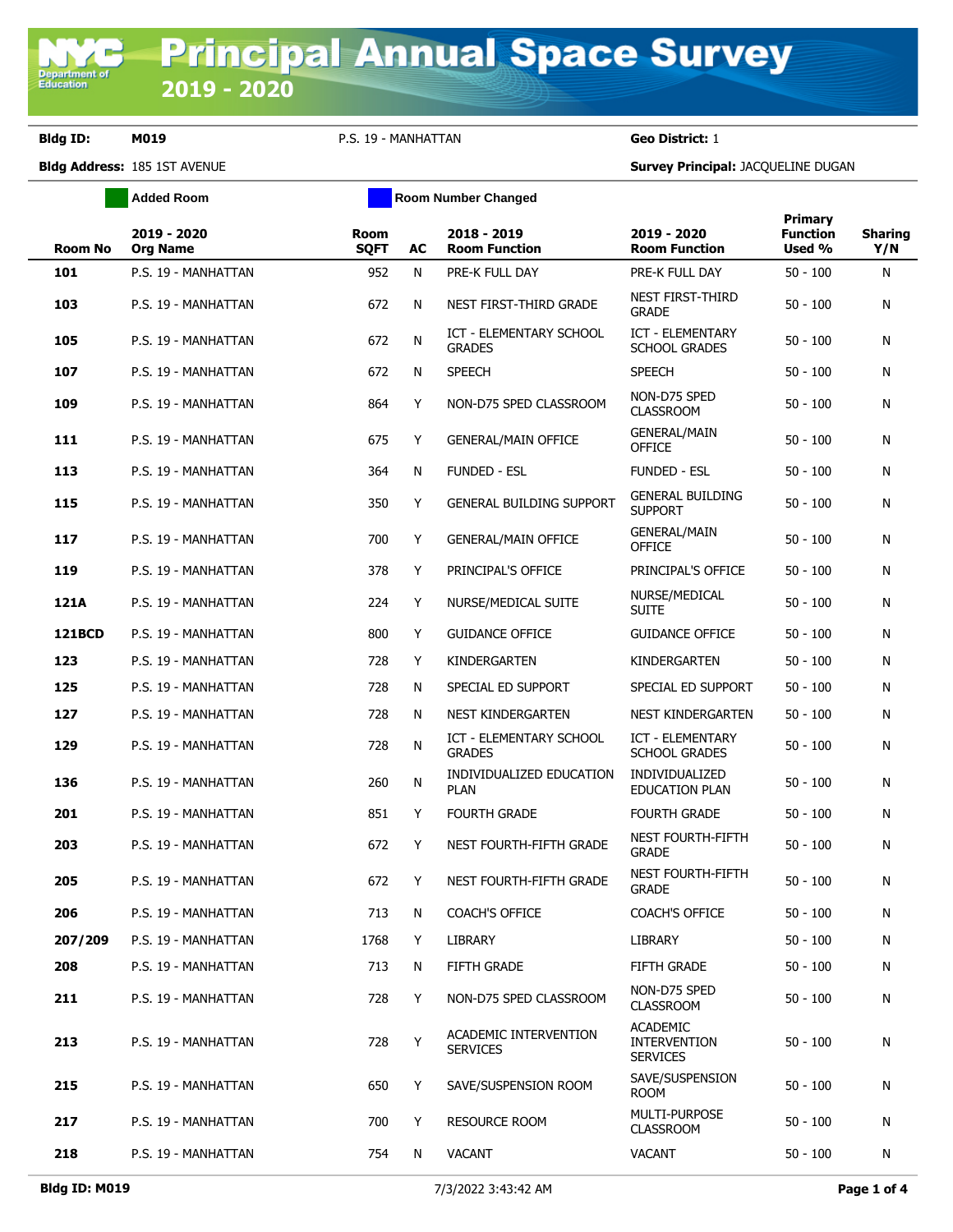**Bldg ID: M019** P.S. 19 - MANHATTAN **Geo District:** 1

**Added Room Room Room Number Changed** 

**Bldg Address:** 185 1ST AVENUE **Survey Principal:** JACQUELINE DUGAN

| <b>Room No</b> | 2019 - 2020<br><b>Org Name</b> | Room<br><b>SQFT</b> | AC | 2018 - 2019<br><b>Room Function</b>             | 2019 - 2020<br><b>Room Function</b>       | Primary<br><b>Function</b><br>Used % | <b>Sharing</b><br>Y/N |
|----------------|--------------------------------|---------------------|----|-------------------------------------------------|-------------------------------------------|--------------------------------------|-----------------------|
| 219            | P.S. 19 - MANHATTAN            | 875                 | Y  | <b>COMPUTER LAB</b>                             | <b>COMPUTER LAB</b>                       | $50 - 100$                           | N                     |
| 220            | P.S. 19 - MANHATTAN            | 754                 | N  | <b>VACANT</b>                                   | <b>VACANT</b>                             | $50 - 100$                           | N                     |
| 221            | P.S. 19 - MANHATTAN            | 672                 | Y  | <b>VACANT</b>                                   | <b>VACANT</b>                             | $50 - 100$                           | N                     |
| 223            | P.S. 19 - MANHATTAN            | 672                 | Y  | <b>VACANT</b>                                   | <b>VACANT</b>                             | $50 - 100$                           | N                     |
| 225            | P.S. 19 - MANHATTAN            | 672                 | Y  | <b>VACANT</b>                                   | <b>VACANT</b>                             | $50 - 100$                           | N                     |
| 227            | P.S. 19 - MANHATTAN            | 810                 | Y  | <b>VACANT</b>                                   | <b>VACANT</b>                             | $50 - 100$                           | N                     |
| 229            | P.S. 19 - MANHATTAN            | 675                 | Y  | <b>VACANT</b>                                   | <b>VACANT</b>                             | $50 - 100$                           | N                     |
| 230            | P.S. 19 - MANHATTAN            | 750                 | Y  | <b>GENERAL BUILDING SUPPORT</b>                 | <b>GENERAL BUILDING</b><br><b>SUPPORT</b> | $50 - 100$                           | N                     |
| 231            | P.S. 19 - MANHATTAN            | 675                 | Y  | THIRD GRADE                                     | THIRD GRADE                               | $50 - 100$                           | N                     |
| 233            | P.S. 19 - MANHATTAN            | 240                 | Y  | PRINCIPAL'S OFFICE                              | <b>AP'S OFFICE</b>                        | $50 - 100$                           | N                     |
| 235            | P.S. 19 - MANHATTAN            | 675                 | Y  | <b>ICT - ELEMENTARY SCHOOL</b><br><b>GRADES</b> | <b>SETSS</b>                              | $50 - 100$                           | N                     |
| 236            | P.S. 19 - MANHATTAN            | 315                 | Y  | <b>VACANT</b>                                   | <b>VACANT</b>                             | $50 - 100$                           | N                     |
| 237            | P.S. 19 - MANHATTAN            | 675                 | Y  | NEST FIRST-THIRD GRADE                          | NEST FIRST-THIRD<br><b>GRADE</b>          | $50 - 100$                           | N                     |
| 243            | P.S. 19 - MANHATTAN            | 690                 | Y  | NEST FIRST-THIRD GRADE                          | <b>NEST FIRST-THIRD</b><br><b>GRADE</b>   | $50 - 100$                           | N                     |
| 244            | P.S. 19 - MANHATTAN            | 696                 | Y  | ICT - ELEMENTARY SCHOOL<br><b>GRADES</b>        | ICT - ELEMENTARY<br><b>SCHOOL GRADES</b>  | $50 - 100$                           | N                     |
| 245            | P.S. 19 - MANHATTAN            | 690                 | Y  | <b>ADAPTIVE PHYSICAL</b><br><b>EDUCATION</b>    | <b>SPEECH</b>                             | $50 - 100$                           | N                     |
| 246            | P.S. 19 - MANHATTAN            | 696                 | Y  | REGULAR CLASSROOM                               | REGULAR CLASSROOM                         | $50 - 100$                           | N                     |
| <b>B00</b>     | P.S. 19 - MANHATTAN            | 3965                | Y  | AUDITORIUM                                      | AUDITORIUM                                | $50 - 100$                           | N                     |
| <b>B01</b>     | P.S. 19 - MANHATTAN            | 448                 | Y  | SPECIAL ED SUPPORT                              | SPECIAL ED SUPPORT                        | $50 - 100$                           | N                     |
| B1             | P.S. 19 - MANHATTAN            | 812                 | Y  | STORAGE ROOM                                    | STORAGE ROOM                              | $50 - 100$                           | N                     |
| <b>B11</b>     | P.S. 19 - MANHATTAN            | 700                 | Y  | <b>SBST</b>                                     | <b>SBST</b>                               | $50 - 100$                           | N                     |
| <b>B13</b>     | P.S. 19 - MANHATTAN            | 364                 | Y  | <b>GENERAL BUILDING SUPPORT</b>                 | <b>GENERAL BUILDING</b><br><b>SUPPORT</b> | $50 - 100$                           | N                     |
| <b>B23</b>     | P.S. 19 - MANHATTAN            | 110                 | Y  | STORAGE ROOM                                    | STORAGE ROOM                              | $50 - 100$                           | N                     |
| <b>B27</b>     | P.S. 19 - MANHATTAN            | 840                 | N  | <b>SCIENCE LAB</b>                              | <b>SCIENCE LAB</b>                        | $50 - 100$                           | N                     |
| <b>B29</b>     | P.S. 19 - MANHATTAN            | 405                 | N  | OT/PT                                           | OT/PT                                     | $50 - 100$                           | N                     |
| <b>B3</b>      | P.S. 19 - MANHATTAN            | 468                 | Y  | <b>GENERAL BUILDING SUPPORT</b>                 | <b>GENERAL BUILDING</b><br><b>SUPPORT</b> | $50 - 100$                           | N                     |
| <b>B31</b>     | P.S. 19 - MANHATTAN            | 256                 | Y  | OTHER OFFICE                                    | OTHER OFFICE                              | $50 - 100$                           | N                     |
| <b>B33</b>     | P.S. 19 - MANHATTAN            | 256                 | Y  | STORAGE ROOM                                    | STORAGE ROOM                              | $50 - 100$                           | N                     |
| <b>B35</b>     | P.S. 19 - MANHATTAN            | 644                 | Y  | <b>GENERAL BUILDING SUPPORT</b>                 | <b>GENERAL BUILDING</b><br><b>SUPPORT</b> | $50 - 100$                           | N                     |
| <b>B37</b>     | P.S. 19 - MANHATTAN            | 532                 | Y  | STORAGE ROOM                                    | STORAGE ROOM                              | $50 - 100$                           | Ν                     |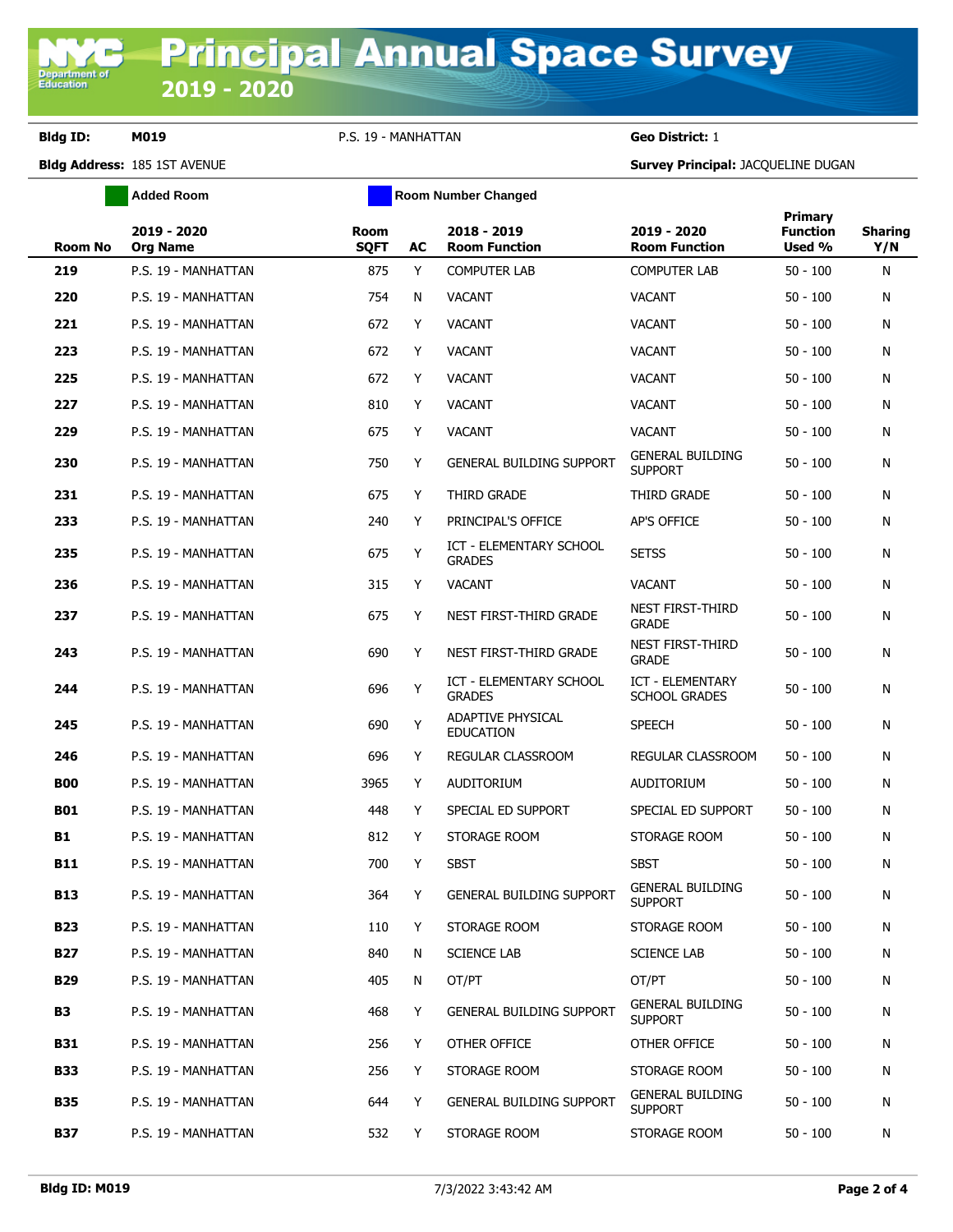Department of<br>Education

**Bldg ID: M019** P.S. 19 - MANHATTAN **Geo District:** 1

**Bldg Address:** 185 1ST AVENUE **Survey Principal:** JACQUELINE DUGAN

|                | <b>Added Room</b>                                                                                                                                                                                 | <b>Room Number Changed</b> |    |                                     |                                           |                                      |                       |  |
|----------------|---------------------------------------------------------------------------------------------------------------------------------------------------------------------------------------------------|----------------------------|----|-------------------------------------|-------------------------------------------|--------------------------------------|-----------------------|--|
| <b>Room No</b> | 2019 - 2020<br><b>Org Name</b>                                                                                                                                                                    | Room<br><b>SQFT</b>        | AC | 2018 - 2019<br><b>Room Function</b> | 2019 - 2020<br><b>Room Function</b>       | Primary<br><b>Function</b><br>Used % | <b>Sharing</b><br>Y/N |  |
| <b>B39</b>     | P.S. 19 - MANHATTAN                                                                                                                                                                               | 1056                       | Y  | <b>GENERAL BUILDING SUPPORT</b>     | <b>GENERAL BUILDING</b><br><b>SUPPORT</b> | $50 - 100$                           | N                     |  |
| <b>B4</b>      | P.S. 19 - MANHATTAN                                                                                                                                                                               | 84                         | Y  | STORAGE ROOM                        | STORAGE ROOM                              | $50 - 100$                           | N                     |  |
| <b>B41</b>     | P.S. 19 - MANHATTAN                                                                                                                                                                               | 420                        | N  | <b>SPEECH</b>                       | <b>SPEECH</b>                             | $50 - 100$                           | N                     |  |
| <b>B41A</b>    | P.S. 19 - MANHATTAN                                                                                                                                                                               | 66                         | Y  | STORAGE ROOM                        | STORAGE ROOM                              | $50 - 100$                           | N                     |  |
| <b>B45</b>     | P.S. 19 - MANHATTAN                                                                                                                                                                               | 392                        | N  | <b>RESOURCE ROOM</b>                | <b>RESOURCE ROOM</b>                      | $50 - 100$                           | N                     |  |
| <b>B5</b>      | P.S. 19 - MANHATTAN                                                                                                                                                                               | 375                        | Y  | OTHER OFFICE                        | OTHER OFFICE                              | $50 - 100$                           | N                     |  |
| <b>B6</b>      | P.S. 19 - MANHATTAN                                                                                                                                                                               | 160                        | Y  | STORAGE ROOM                        | STORAGE ROOM                              | $50 - 100$                           | N                     |  |
| <b>B7</b>      | P.S. 19 - MANHATTAN                                                                                                                                                                               | 810                        | N  | SPECIAL ED SUPPORT                  | SPECIAL ED SUPPORT                        | $50 - 100$                           | N                     |  |
| <b>B9</b>      | P.S. 19 - MANHATTAN                                                                                                                                                                               | 392                        | Y  | <b>SBST</b>                         | <b>SBST</b>                               | $50 - 100$                           | N                     |  |
| <b>BOILER</b>  | P.S. 19 - MANHATTAN                                                                                                                                                                               | 2808                       | Y  | <b>GENERAL BUILDING SUPPORT</b>     | <b>GENERAL BUILDING</b><br><b>SUPPORT</b> | $50 - 100$                           | N                     |  |
| <b>CAF</b>     | P.S. 19 - MANHATTAN                                                                                                                                                                               | 2340                       | Y  | STUDENT CAFETERIA                   | STUDENT CAFETERIA                         | $50 - 100$                           | N                     |  |
| <b>GYM</b>     | P.S. 19 - MANHATTAN                                                                                                                                                                               | 3942                       | Y  | <b>GYMNASIUM</b>                    | <b>GYMNASIUM</b>                          | $50 - 100$                           | N                     |  |
| <b>KITCHEN</b> | P.S. 19 - MANHATTAN                                                                                                                                                                               | 575                        | Y  | <b>KITCHEN</b>                      | <b>KITCHEN</b>                            | $50 - 100$                           | N                     |  |
|                | How many hallway bathrooms for students are there in your building?                                                                                                                               |                            |    |                                     |                                           |                                      |                       |  |
|                | Are any of the student bathrooms being shared by multiple schools?                                                                                                                                |                            |    |                                     |                                           | N                                    |                       |  |
|                | Are all the student bathrooms open throughout the day?<br>Y                                                                                                                                       |                            |    |                                     |                                           |                                      |                       |  |
|                | Please identify the number of non-instructional spaces, not reported above, being used for<br>0<br>instructional purposes, academic intervention services, or therapeutic or counseling services: |                            |    |                                     |                                           |                                      |                       |  |
|                | Are any of those non-instructional spaces being shared?                                                                                                                                           |                            |    |                                     |                                           | N                                    |                       |  |